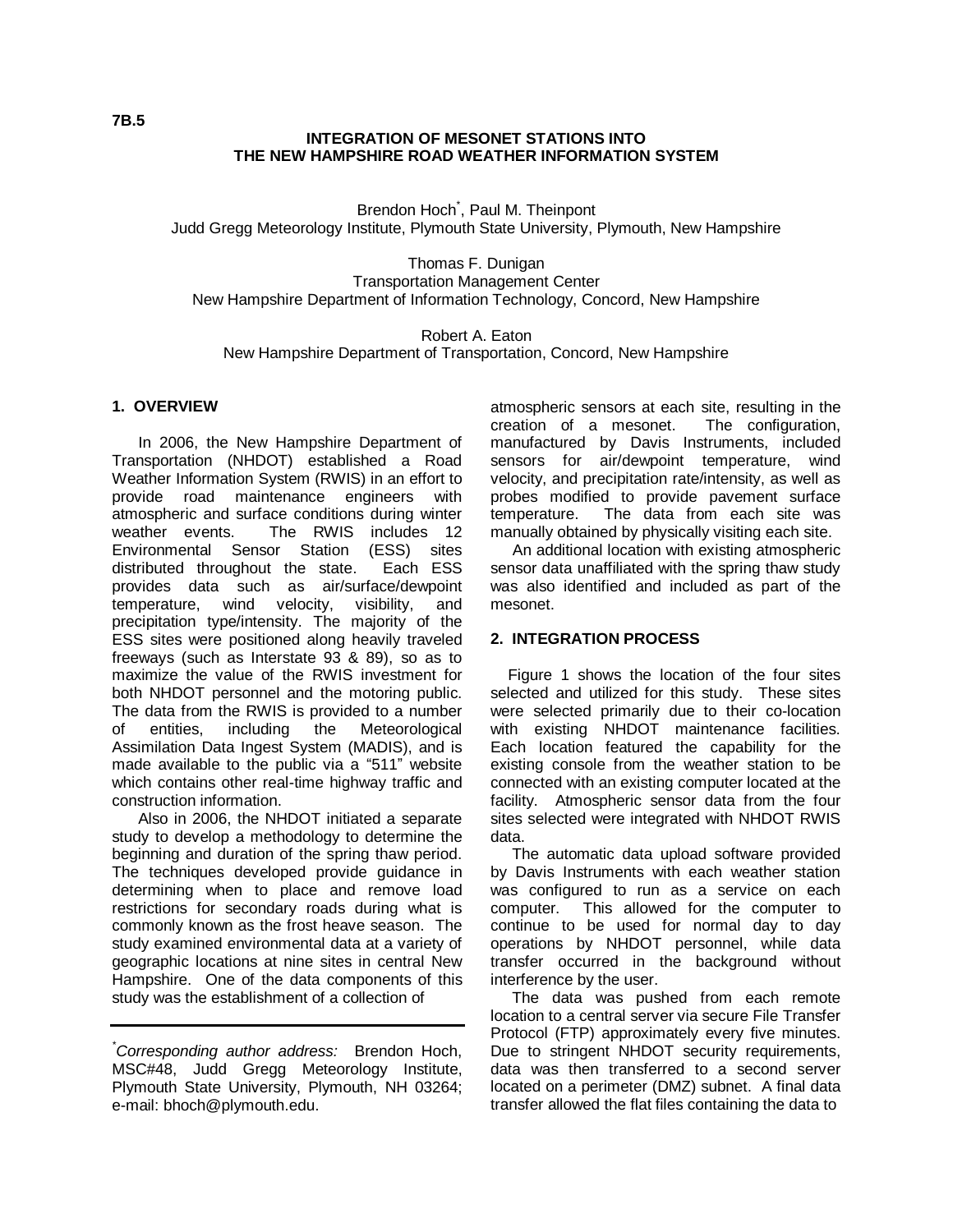

**Figure 1**. Mesonet site locations integrated into New Hampshire RWIS.

be sent to a server which serves as a central transfer point for all RWIS data. Figure 2 shows a schematic diagram of the transfer process.

 After the transfer of the mesonet data was complete, each observation was parsed and converted to conform to the existing text format utilized by other RWIS ESS site observations. The mesonet data was then merged with the existing main text files, creating two master files of all observations, one with atmospheric data, the other with surface data. Each of these files was then processed using a series of quality control algorithms. The resulting enhanced data files were then made available to NHDOT clients, including MADIS, through existing protocols. Each client was provided with metadata for each mesonet site, allowing the client to add stations to existing database structures as appropriate. Figure 3 shows an example of the mesonet data appearing on the NHDOT 511 website.

### **3. DATA AVAILABILTY & QUALITY**

 In order to determine the reliability of the transmission of mesonet data to the central RWIS data transfer server, a simple methodology was developed. A valid observation hour was defined as an hour where more than half of the available 12 observations were available in the data files obtained from the central RWIS server. An analysis of the data was then performed,

examining the total number of hours of data available. Based on the methodology, three of the stations performed adequately with between 82% and 94% of valid observation hours available. One station (Enfield) only had 40% of observation hours available.

 Data availability was also examined based on the hour of the day as well as the day of the week. Enfield showed higher availability during mid morning hours (12Z-14Z), while other stations showed no distinct hourly biases. The Enfield station did perform consistently each day of the week, while the other three stations generally showed a trend towards less data availability during weekend periods.

 Reasons for different data availability rates are varied. Since the computers at each site were used by NHDOT personnel for daily operations, it is possible that systems may have been inadvertently powered down in an effort to save energy during non-working hours. Also, the network configuration varied among sites, presenting additional security issues and possibly preventing data uploads in some circumstances. In some cases, reboots of the computer at each site resolved connectivity issues.

 Mesonet data was also analyzed and validated using a buddy check system. Each mesonet site was compared with data from a nearby airport. Plymouth Municipal Airport (K1P1) was used for Bristol, Rumney, and Wentworth locations while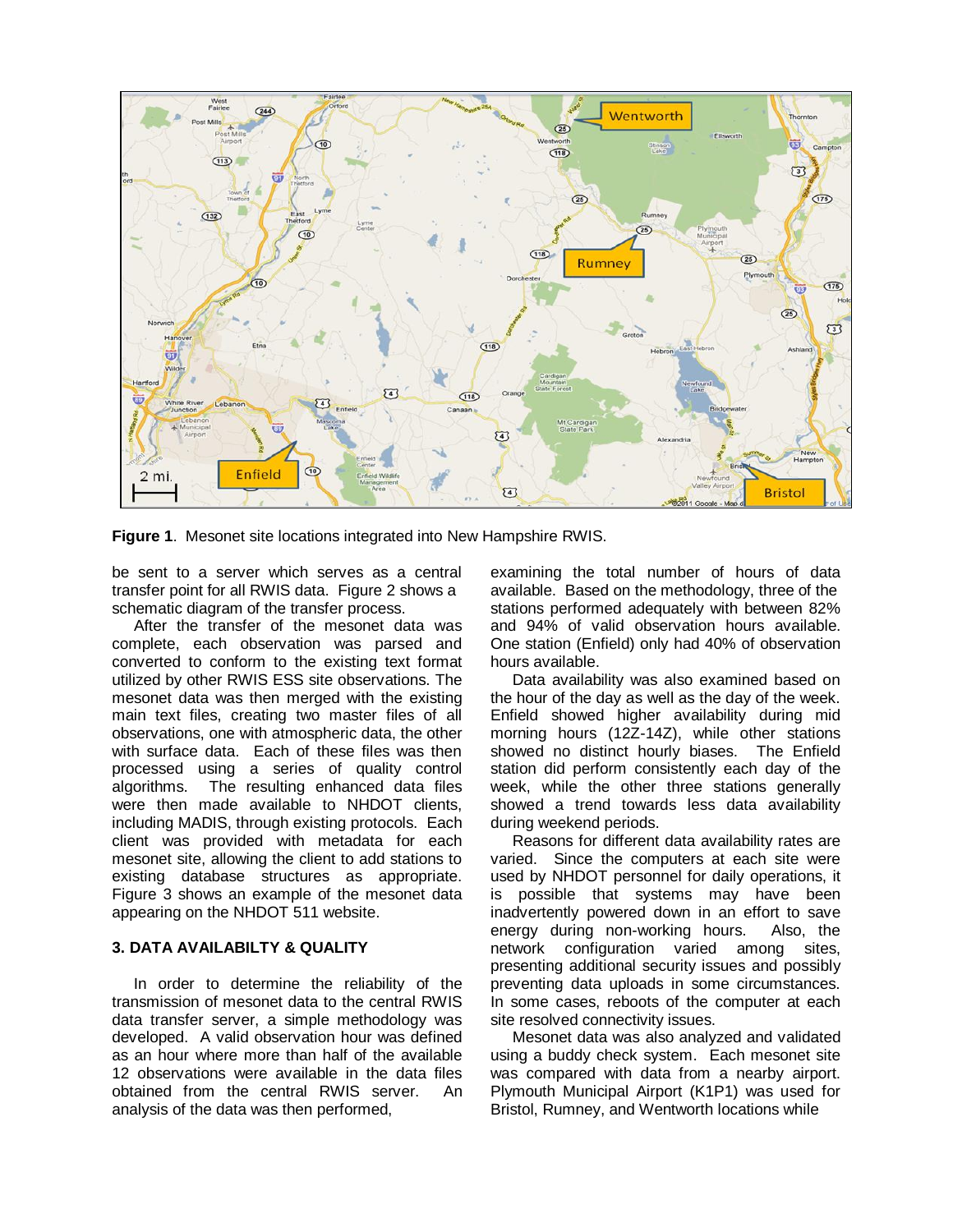

**Figure 2.** Data flow schematic showing transfer of mesonet data for integration with other RWIS data.

data from Lebanon Municipal Airport (KLEB) was used for comparison to the Enfield site. Absolute error and bias was computed for air/dewpoint temperature, relative humidity, mean sea level pressure, and wind speed, with a slightly modified calculation performed for wind direction.

 Atmospheric sensor data quality was generally acceptable with the exception of pressure data, which tended show a positive bias between 10 and 25 mb. Further analysis showed a strong linear correlation between sensor data and data from AWOS/ASOS stations, suggesting that the pressure sensors may not have been properly calibrated.

## **4. FUTURE DIRECTIONS**

 Standardizing and isolating the computer platform for each mesonet station is envisioned to stabilize data flow and increase data availability rates. Testing is currently underway on the use of a plug computer capable of running software designed to be coupled with the mesonet station data console. The configuration features a small form factor suitable for use in remote settings, low power consumption (~5 volts, potentially usable with solar panel installations), and is inexpensive (< \$1000). The potential also exists to couple the unit to a cellular modem, allowing for mesonet station placement in a wider variety of rural areas. Figure 4 shows the current hardware test configuration.

 With the underlying data flow infrastructure already in place, adding additional stations at existing NHDOT facilities is relatively straightforward. Mesonet stations located at



**Figure 3**: Image from NHDOT 511 Website showing both original RWIS data sites and mesonet station sites.



**Figure 4:** Data logger console connected to a plug computer capable of data relay.